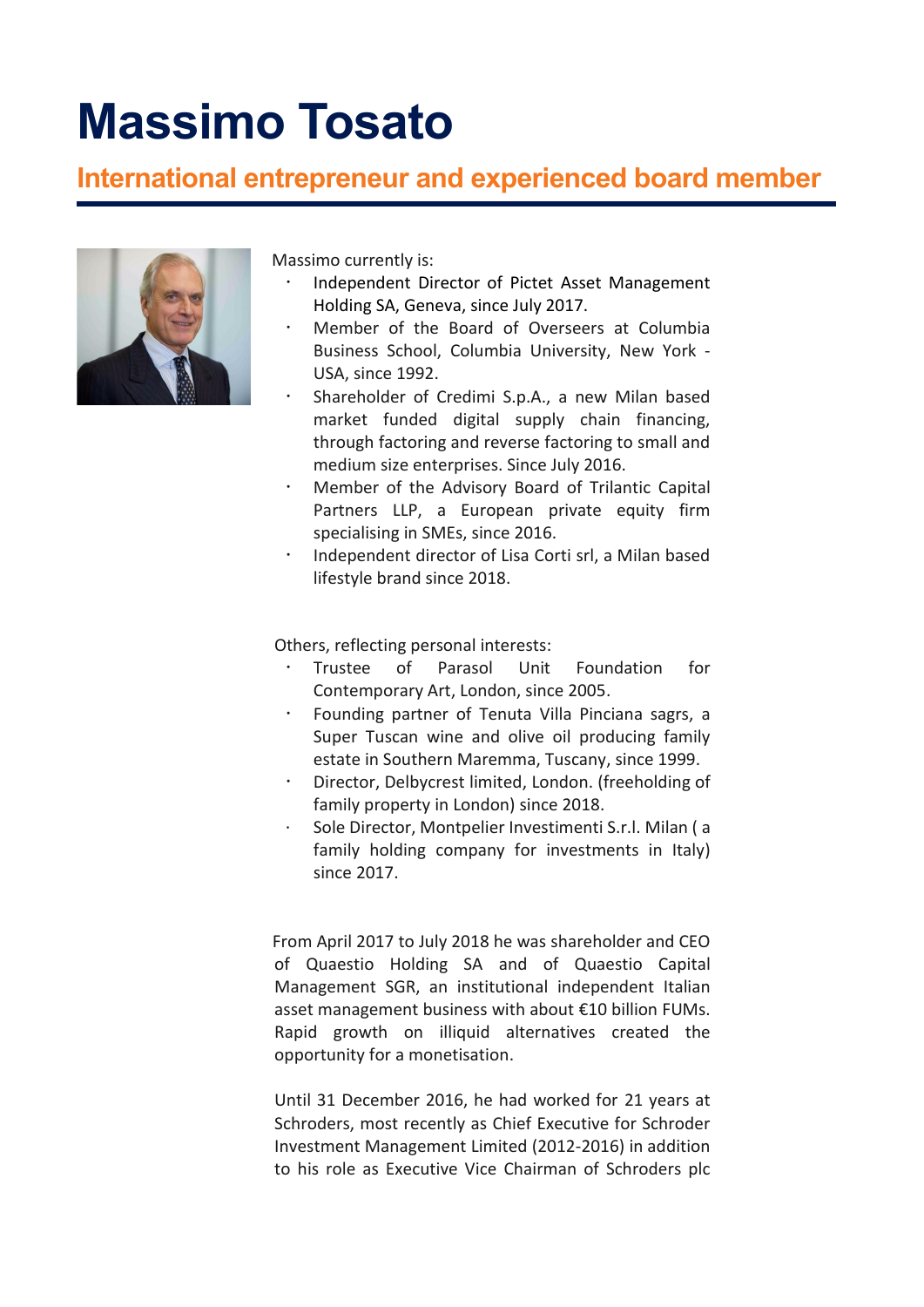(2007-2016), the London listed holding company, and his responsibility as Global Head of Distribution (2004-2016).

His main role over the time has been to design and implement the strategy for the global expansion, covering 27 countries in four continents, the product innovation and channel diversification. Since he joined the board with the new management team in 2001, assets under management quadrupled to over \$470 billion, profits went from break even to 45% of revenues and the share price increased eightfold close to \$10 billion.

From 2014 to 2016 he has also been a member of the board at Nutmeg, the leading and pioneering online discretionary investment management start-up in the UK he had sourced.

Having covered various international roles, after initially joining Schroders (Italy) in 1995 as Managing Director, he was appointed to Schroders plc Board of Directors and Group Management Committee in 2001 as Global Head of Retail (2001-2004). Since 1999 to 2016 he has been Chairman of Schroder International Selection Fund (SICAV) in Luxembourg, the global flagship fund range platform. He has also been a Director and Chairman of the alternatives subsidiary Schroders New Finance Capital LLP.

Previously:

- Member of the Advisory Council of TheCityUK, the organisation representing the UK based financial and related professional services industry (2015-2016).
- Vice President of EFAMA in 2011-2013 and previously member of the Board (2009-2011). EFAMA is the Brussels based European Fund and Asset Management Association.
- Member of The Council for the United States and Italy (2011-2012).
- Member of IRSG the City of London's International Regulatory Strategy Group (2010-2011).
- Independent Director of the Board of the Milan listed Banca Nazionale del Lavoro (2002-2005).
- Chief Executive of Euromercantile S.p.A, Italy. Among other, co-invested and built up the innovative satellite monitoring system for cars and trucks Viasat, in association with Telecom Italy, Assicurazioni Generali group and a team of engineers (1991-1995).